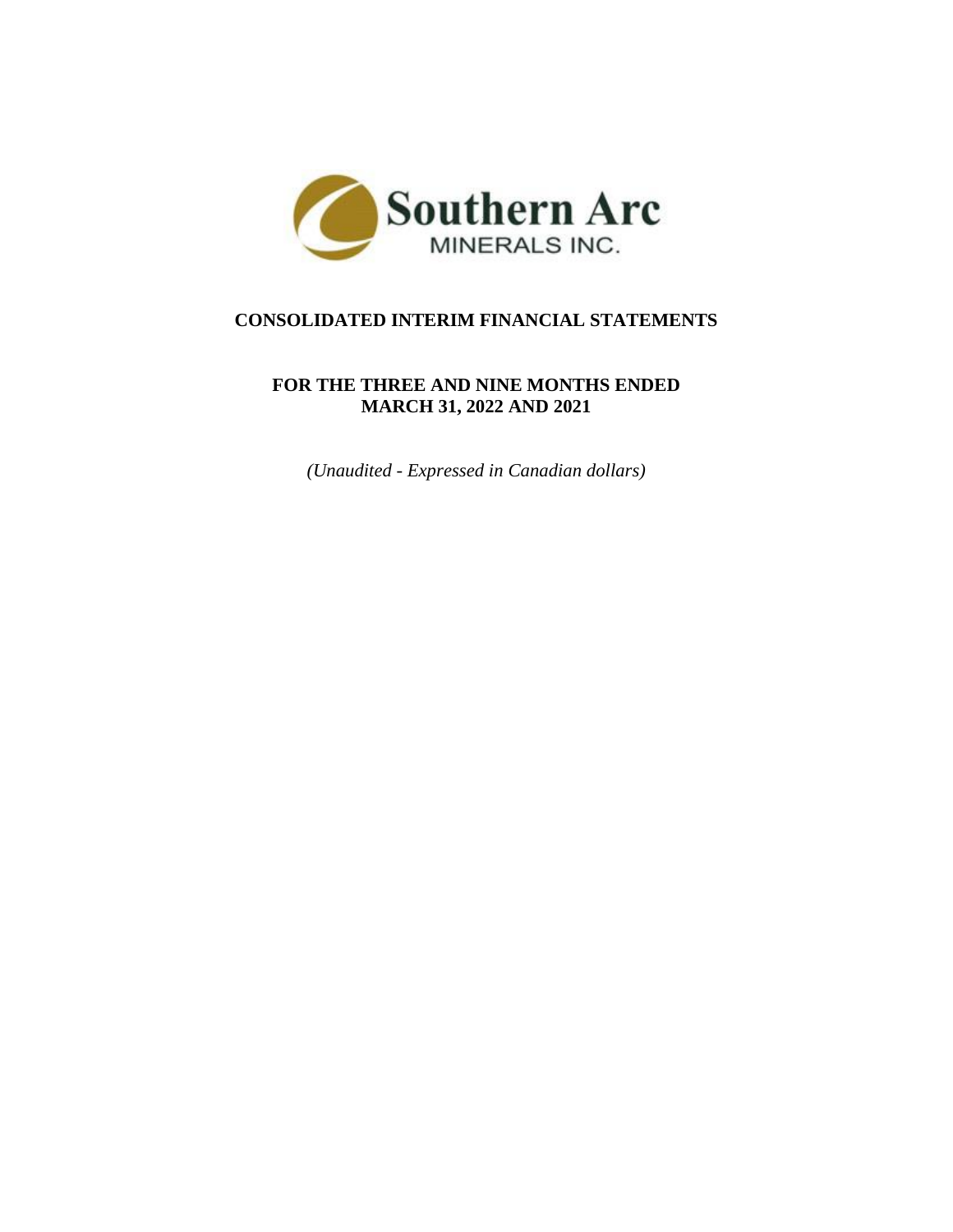## **NOTICE TO READER CONDENSED INTERIM FINANCIAL STATEMENTS**

The accompanying unaudited condensed interim financial statements of Southern Arc Minerals Inc. (the "Company") for the three and nine months ended March 31, 2022, have been prepared by management and are the responsibility of the Company's management and have not been reviewed by an auditor.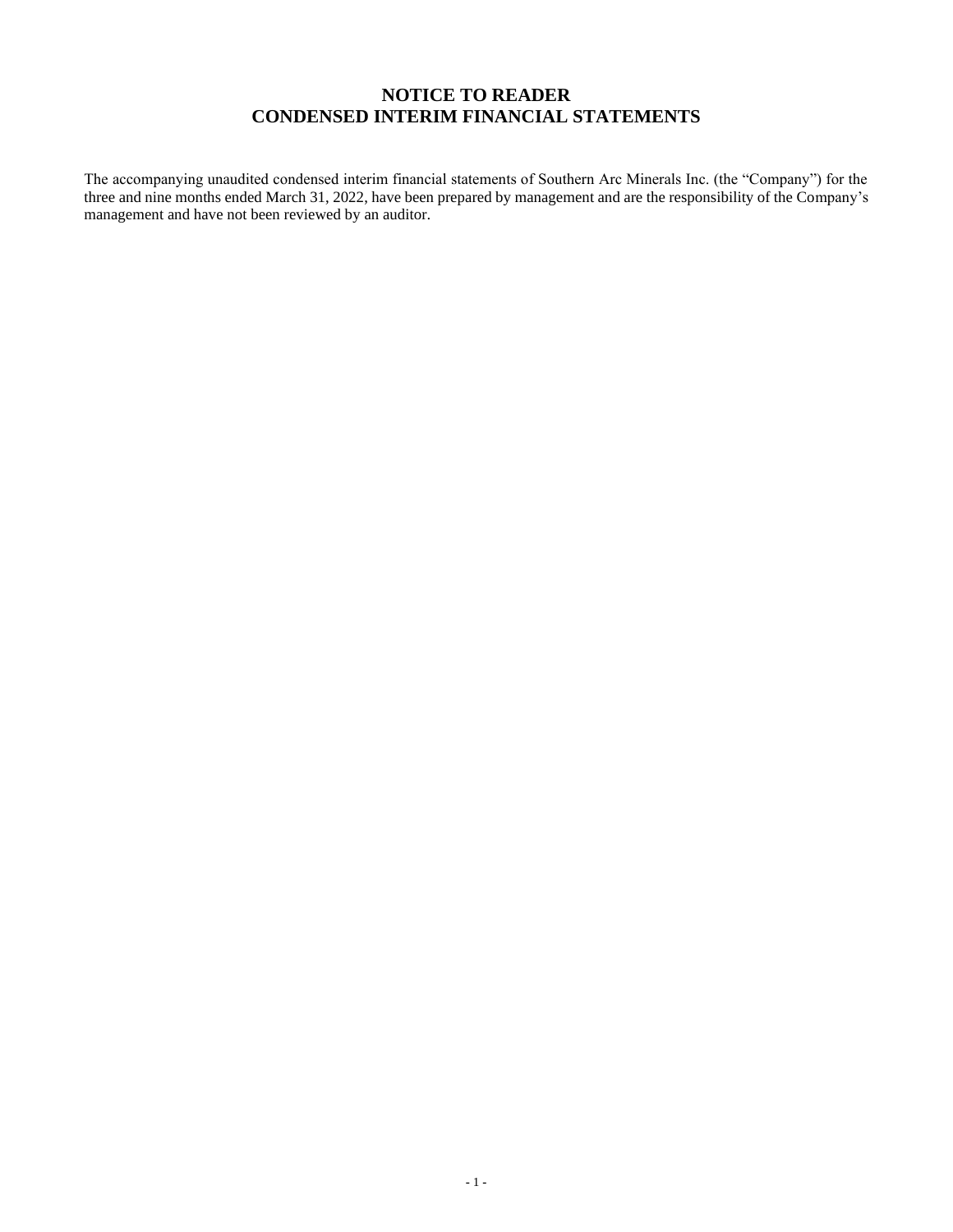## STATEMENTS OF FINANCIAL POSITION

(Unaudited - Expressed in Canadian dollars)

| As at                                      | March 31, 2022  |               |                |  |  |  |
|--------------------------------------------|-----------------|---------------|----------------|--|--|--|
| <b>Assets</b>                              |                 |               |                |  |  |  |
| <b>Current</b>                             |                 |               |                |  |  |  |
| Cash                                       | \$<br>1,121,194 | - \$          | 630,070        |  |  |  |
| Receivables                                | 10,373          |               | 12,381         |  |  |  |
| Prepaid expenses and other deposits        | 12,626          |               | 19,778         |  |  |  |
| Investments (Note 3)                       | 251,301         |               | 851,988        |  |  |  |
|                                            | 1,395,494       |               | 1,514,217      |  |  |  |
| <b>Investments</b> (Note 3)                |                 |               | 1,045,930      |  |  |  |
| Furniture and equipment (Note 4)           | 3,637           |               | 4,243          |  |  |  |
| <b>Total assets</b>                        | \$<br>1,399,131 | \$            | 2,564,390      |  |  |  |
| <b>Liabilities</b>                         |                 |               |                |  |  |  |
| <b>Current</b>                             |                 |               |                |  |  |  |
| Accounts payable and accrued liabilities   | \$<br>46,424    | $\mathcal{S}$ | 61,242         |  |  |  |
| <b>Total liabilities</b>                   | 46,424          |               | 61,242         |  |  |  |
| <b>Shareholders' equity</b>                |                 |               |                |  |  |  |
| Capital stock (Note 5)                     | 78,577,429      |               | 78,577,429     |  |  |  |
| Treasury stock (Note 5)                    | (1,170,000)     |               | (1,170,000)    |  |  |  |
| Equity reserve                             | 12,204,724      |               | 12,204,724     |  |  |  |
| Accumulated other comprehensive loss       | (138,991)       |               | (1,585,431)    |  |  |  |
| Deficit                                    | (88, 120, 455)  |               | (85, 523, 574) |  |  |  |
| <b>Total shareholders' equity</b>          | 1,352,707       |               | 2,503,148      |  |  |  |
| Total liabilities and shareholders' equity | \$<br>1,399,131 | \$            | 2,564,390      |  |  |  |

Nature of operations and going concern (Note 1)

Approved by the Board of Directors and authorized for issuance on May 11, 2022:

## **On behalf of the Board of Directors**

 *"John Proust"* Director *"Morris Klid"* Director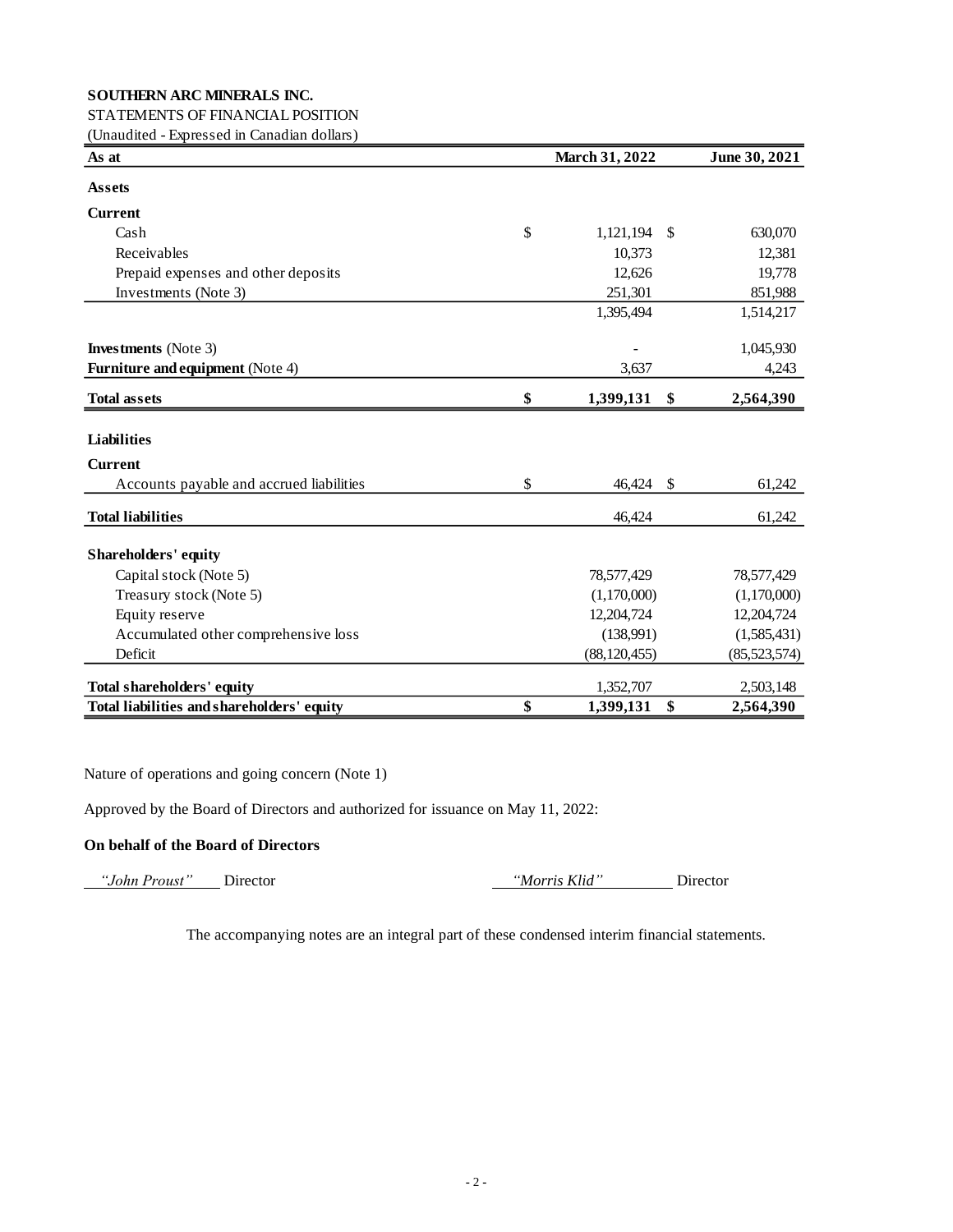STATEMENTS OF NET INCOME (LOSS) (Unaudited - Expressed in Canadian dollars)

|                                                             | Three months ended |               | Three months ended |               | Nine months ended |      | Nine months ended |
|-------------------------------------------------------------|--------------------|---------------|--------------------|---------------|-------------------|------|-------------------|
|                                                             | March 31, 2022     |               | March 31, 2021     |               | March 31, 2022    |      | March 31, 2021    |
| <b>Expenses</b>                                             |                    |               |                    |               |                   |      |                   |
| Depreciation                                                | \$<br>202          | $\mathcal{S}$ | 2,092              | <sup>\$</sup> | 606               | - \$ | 25,158            |
| Office and miscellaneous (Note 6)                           | 17,224             |               | 23,288             |               | 58,248            |      | 91,835            |
| Management fees (Note 6)                                    | 60,000             |               | 60,000             |               | 180,000           |      | 220,000           |
| Foreign exchange loss                                       | 34,176             |               | 1,354              |               | 26,937            |      | 10,300            |
| Investor relations                                          | 611                |               | 611                |               | 1,833             |      | 4,183             |
| Professional fees                                           | 25,000             |               | 62,343             |               | 86,581            |      | 283,985           |
| Transfer agent and filing fees                              | 5,995              |               | 9,335              |               | 16,930            |      | 64,366            |
| Loss before other items                                     | (143, 208)         |               | (159, 023)         |               | (371, 135)        |      | (699, 827)        |
| Other income (expense)                                      |                    |               |                    |               |                   |      |                   |
| Interest and other income                                   | 42                 |               | 993                |               | 585               |      | 28,048            |
| Realized and unrealized gain (loss) on investments (Note 3) | (310,016)          |               | (370)              |               | (802,950)         |      | 161,973           |
| Equity loss from investment in associate                    |                    |               |                    |               |                   |      | (239,690)         |
| Gain on return of capital transaction                       |                    |               |                    |               |                   |      | 6,698,969         |
|                                                             | (309, 974)         |               | 623                |               | (802, 365)        |      | 6,649,300         |
| Net income (loss) for the period                            | $(453, 182)$ \$    |               | $(158, 400)$ \$    |               | $(1,173,500)$ \$  |      | 5,949,473         |
| <b>Basic income per share</b>                               | $(0.02)$ \$        |               | $(0.01)$ \$        |               | $(0.05)$ \$       |      | 0.30              |
| Diluted income per share                                    | $(0.02)$ \$        |               | $(0.01)$ \$        |               | $(0.05)$ \$       |      | 0.30              |
| Weighted average shares outstanding (Note 5)                | 22,768,283         |               | 22,768,283         |               | 22,768,283        |      | 19,544,736        |
| Diluted weighted average shares outstanding (Note 5)        | 22,768,283         |               | 22,768,283         |               | 22,768,283        |      | 19,544,736        |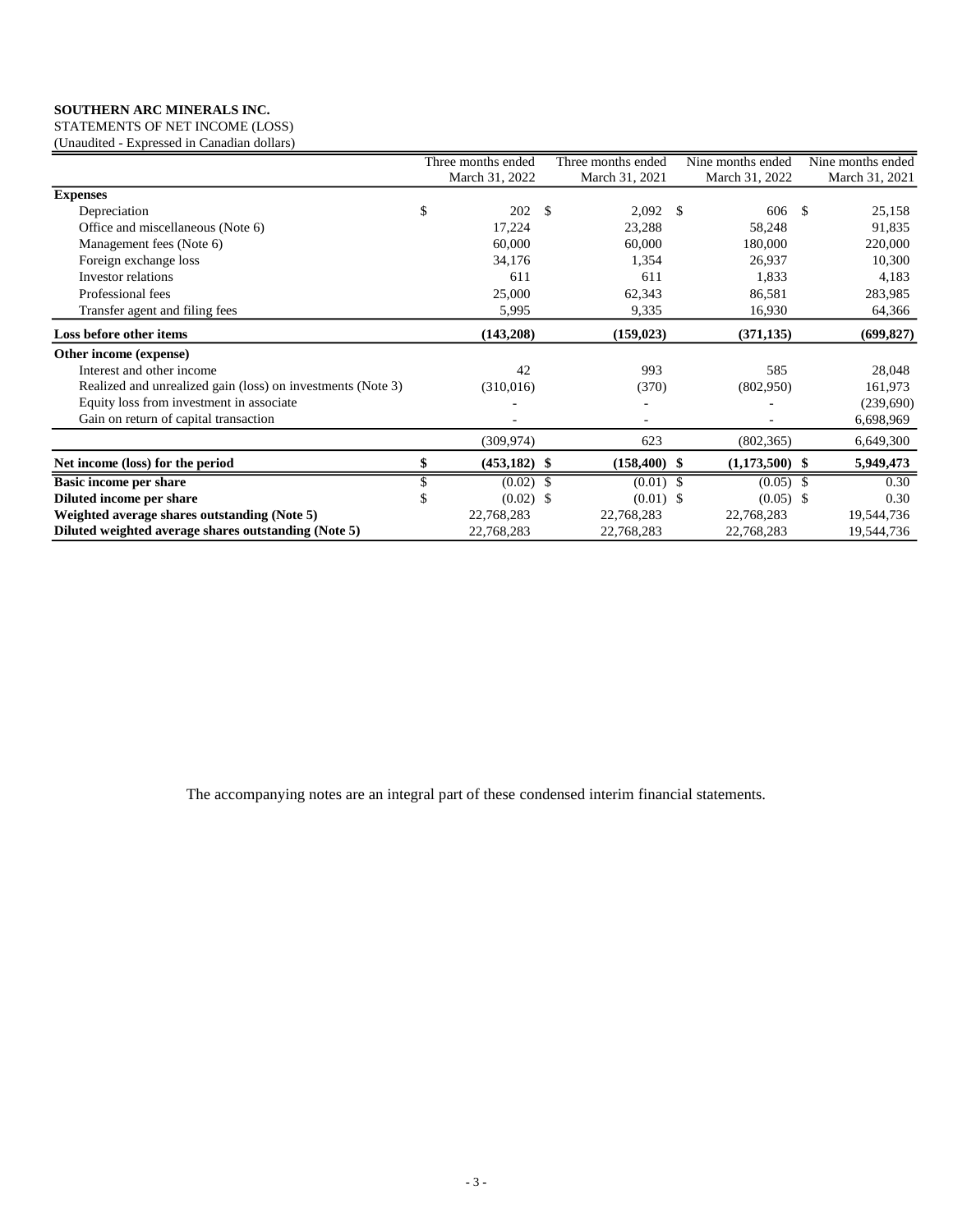## CONDENSED STATEMENTS OF COMPREHENSIVE INCOME (LOSS)

(Unaudited - Expressed in Canadian dollars)

|                                                                              | Three months ended | Three months ended | Nine months ended | Nine months ended |
|------------------------------------------------------------------------------|--------------------|--------------------|-------------------|-------------------|
|                                                                              | March 31, 2022     | March 31, 2021     | March 31, 2022    | March 31, 2021    |
| Net income (loss) for the period                                             | (453, 182)         | (158, 400)         | (1,173,500)       | 5,949,473         |
| Other comprehensive income (loss)                                            |                    |                    |                   |                   |
| Items that may not be subsequently reclassified to profit/loss:              |                    |                    |                   |                   |
| Change in fair value of investments                                          | 6.425              | 117,549            | 23,059            | 1,721,321         |
|                                                                              | 6,425              | 117,549            | 23,059            | 1,721,321         |
| Total comprehensive income (loss) for                                        |                    |                    |                   |                   |
| the period                                                                   | (446, 757)         | (40, 851)          | (1,150,441)       | 7,670,794         |
| Comprehensive income (loss) attributable to:<br>Shareholders of Southern Arc |                    |                    |                   |                   |
| Minerals Inc.                                                                | (446,757)          | (40, 851)          | (1,150,441)       | 7,670,794         |
|                                                                              | (446, 757)         | (40, 851)          | (1,150,441)       | 7,670,794         |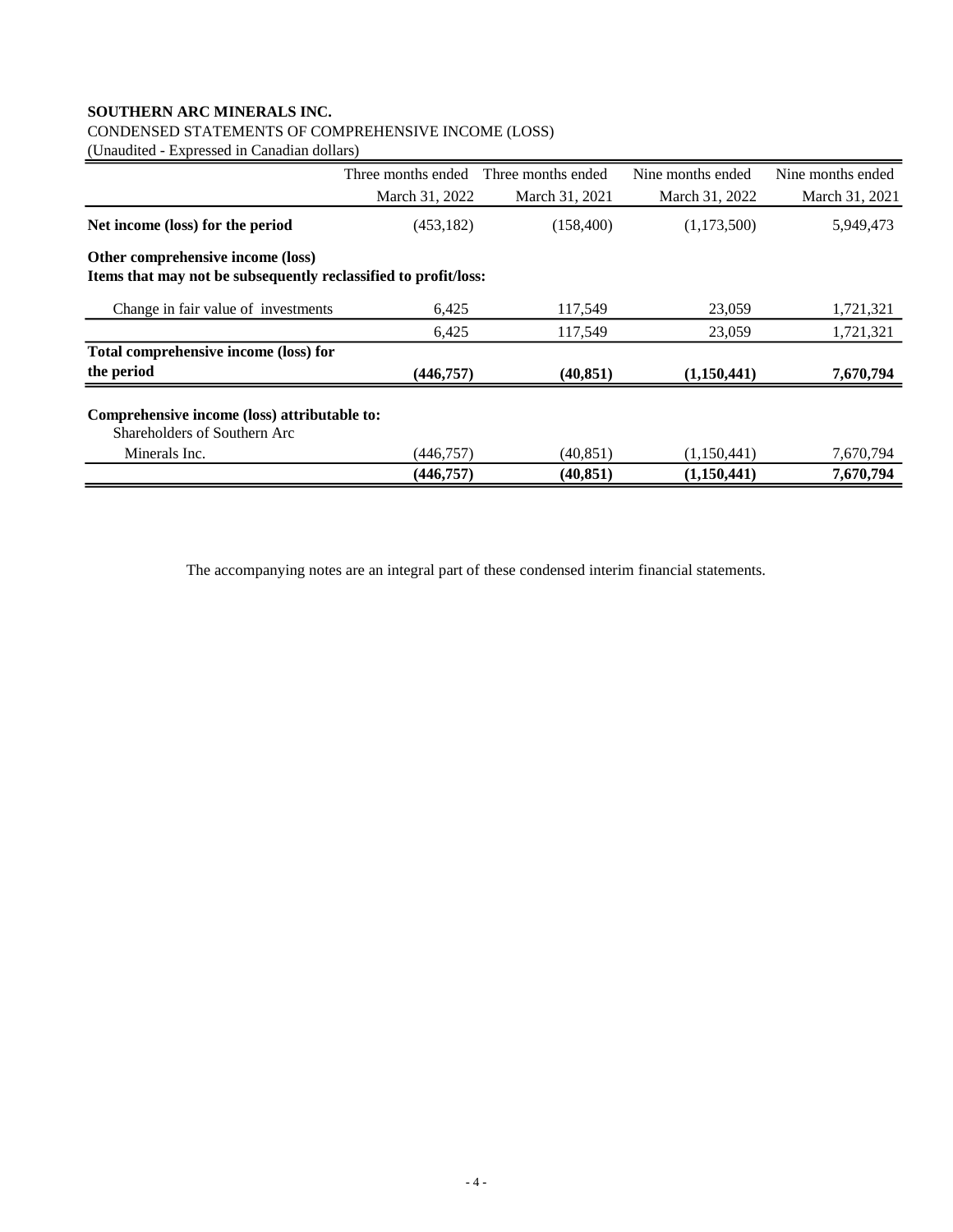## CONSOLIDATED STATEMENTS OF CASH FLOWS

(Unaudited - Expressed in Canadian dollars)

| For the nine months ended                                             | March 31, 2022         | March 31, 2021 |
|-----------------------------------------------------------------------|------------------------|----------------|
| <b>Cash flows from operating activities</b>                           |                        |                |
| Net income (loss) for the period                                      | \$<br>$(1,173,500)$ \$ | 5,949,473      |
| Items not affecting cash:                                             |                        |                |
| Depreciation                                                          | 606                    | 25,158         |
| Gain on return of capital transaction                                 |                        | (6,698,969)    |
| Equity loss from investment in associate (Note 3)                     |                        | 239,690        |
| Realized and unrealized loss (gain) on investments (Note 3)           | 802,950                | (161, 973)     |
| Changes in non-cash working capital items:                            |                        |                |
| Receivables and prepaid expenses                                      | 9,160                  | 53,859         |
| Accounts payable, accrued liabilities and other long-term liabilities | (14,820)               | (100, 845)     |
| Net cash used in operating activities                                 | (375, 604)             | (693, 607)     |
| Cash flows from (used in) investing activities                        |                        |                |
| Proceeds from sale of available for sale investment                   | 866,728                | 130,891        |
| Property and equipment                                                |                        | (4,849)        |
| Net cash provided by (used in) investing activities                   | 866,728                | 126,042        |
| <b>Cash flows from financing activities</b>                           |                        |                |
| Cash received from exercise of options and warrants                   |                        | 1,163,084      |
| Lease payments                                                        |                        | (25, 633)      |
| Net cash provided by financing activities                             |                        | 1,137,451      |
| Change in cash during the period                                      | 491,124                | 569,886        |
| Cash, beginning of the period                                         | 630,070                | 349,773        |
| Cash, end of the period                                               | \$<br>\$<br>1,121,194  | 919,659        |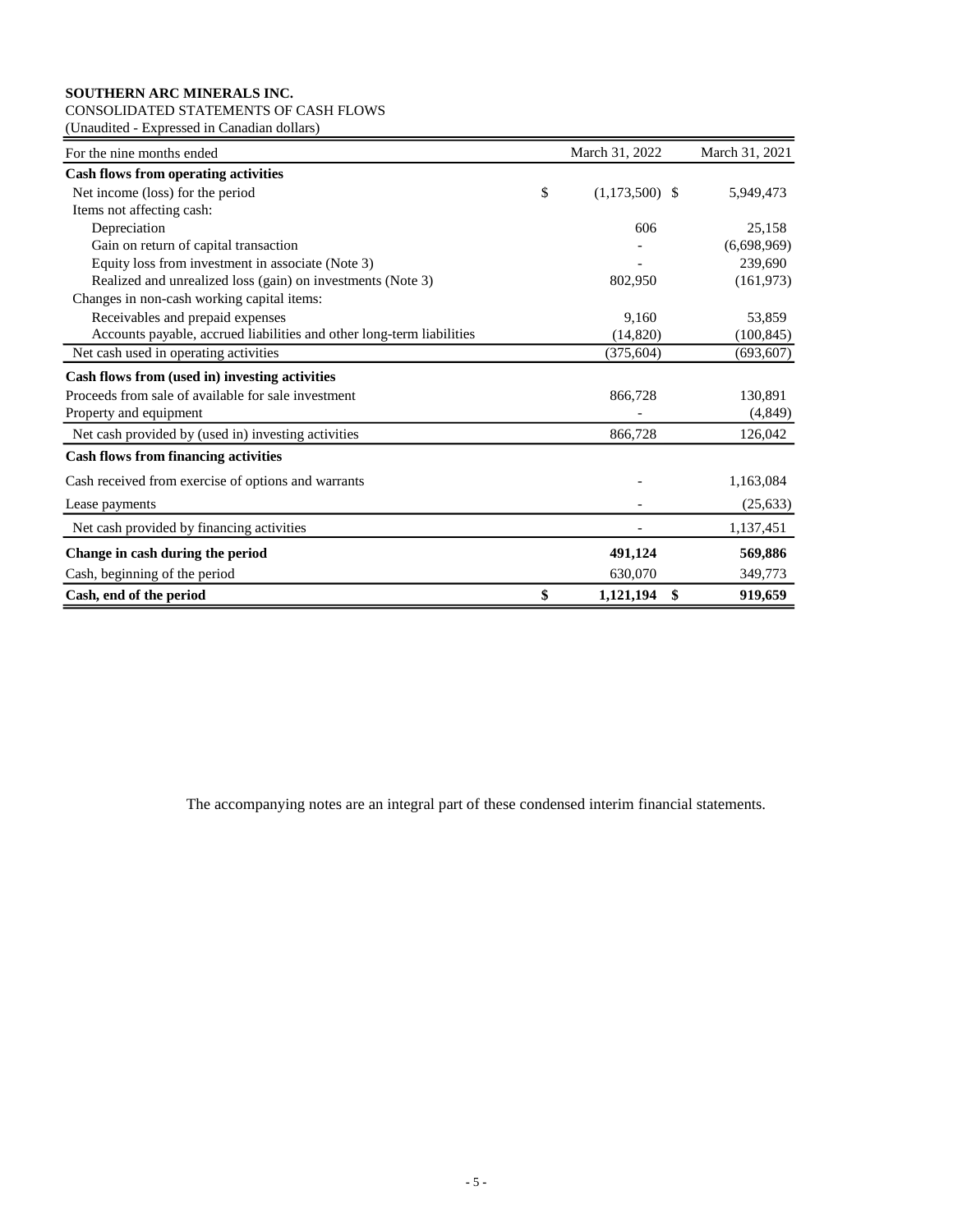STATEMENTS OF CHANGES IN EQUITY (Unaudited - Expressed in Canadian dollars)

|                                                    |                          |               |   |                       |      |                          | Accumulated<br>Other     |                          |                     |
|----------------------------------------------------|--------------------------|---------------|---|-----------------------|------|--------------------------|--------------------------|--------------------------|---------------------|
|                                                    |                          |               |   |                       |      |                          | Comprehensive            |                          |                     |
|                                                    | Capital Stock            |               |   | <b>Treasury Stock</b> |      | <b>Equity Reserve</b>    | Income (loss)            | Deficit                  | <b>Total Equity</b> |
|                                                    | Number of shares         | Capital Stock |   |                       |      |                          |                          |                          |                     |
| <b>Balance, June 30, 2020</b>                      | 19,174,616               | 77,171,731    |   | $(1,170,000)$ \$      |      | 12,447,338               | $(1,715,892)$ \$         | (71, 574, 522)           | 15,158,655          |
| Return of capital                                  |                          |               |   |                       |      |                          |                          | (20, 201, 409)           | (20, 201, 409)      |
| Net income for the period                          | $\overline{\phantom{a}}$ |               |   |                       |      |                          |                          | 5,949,473                | 5,949,473           |
| Shares issued for exercise of options and warrants | 3,593,667                | 1,163,084     |   |                       |      |                          | $\overline{\phantom{a}}$ | $\overline{\phantom{a}}$ | 1,163,084           |
| Other comprehensive gain                           | $\overline{a}$           |               |   |                       |      | $\overline{\phantom{a}}$ | 1,721,321                | (251, 488)               | 1,469,833           |
| Balance, March 31, 2021                            | 22,768,283               | 78,334,815    | S | $(1,170,000)$ \$      |      | 12,447,338               | 5,429                    | $(86,077,946)$ \$        | 3,539,636           |
|                                                    |                          |               |   |                       |      |                          |                          |                          |                     |
| <b>Balance, June 30, 2021</b>                      | 22,768,283               | 78,577,429    | S | $(1,170,000)$ \$      |      | 12,204,724               | $(1,585,431)$ \$         | $(85,523,574)$ \$        | 2,503,148           |
| Net loss for the period                            | $\overline{\phantom{a}}$ |               |   |                       |      |                          |                          | (1,173,500)              | (1,173,500)         |
| Accumulated other comprehensive income transferred |                          |               |   |                       |      |                          |                          |                          |                     |
| to deficit                                         | $\overline{\phantom{a}}$ |               |   |                       |      |                          | 1,423,381                | (1,423,381)              |                     |
| Other comprehensive gain                           | $\overline{\phantom{a}}$ |               |   |                       |      |                          | 23,059                   |                          | 23,059              |
| Balance, March 31, 2022                            | 22,768,283               | 78,577,429    |   | (1,170,000)           | - \$ | 12,204,724               | $(138,991)$ \$           | (88, 120, 455)           | 1,352,707           |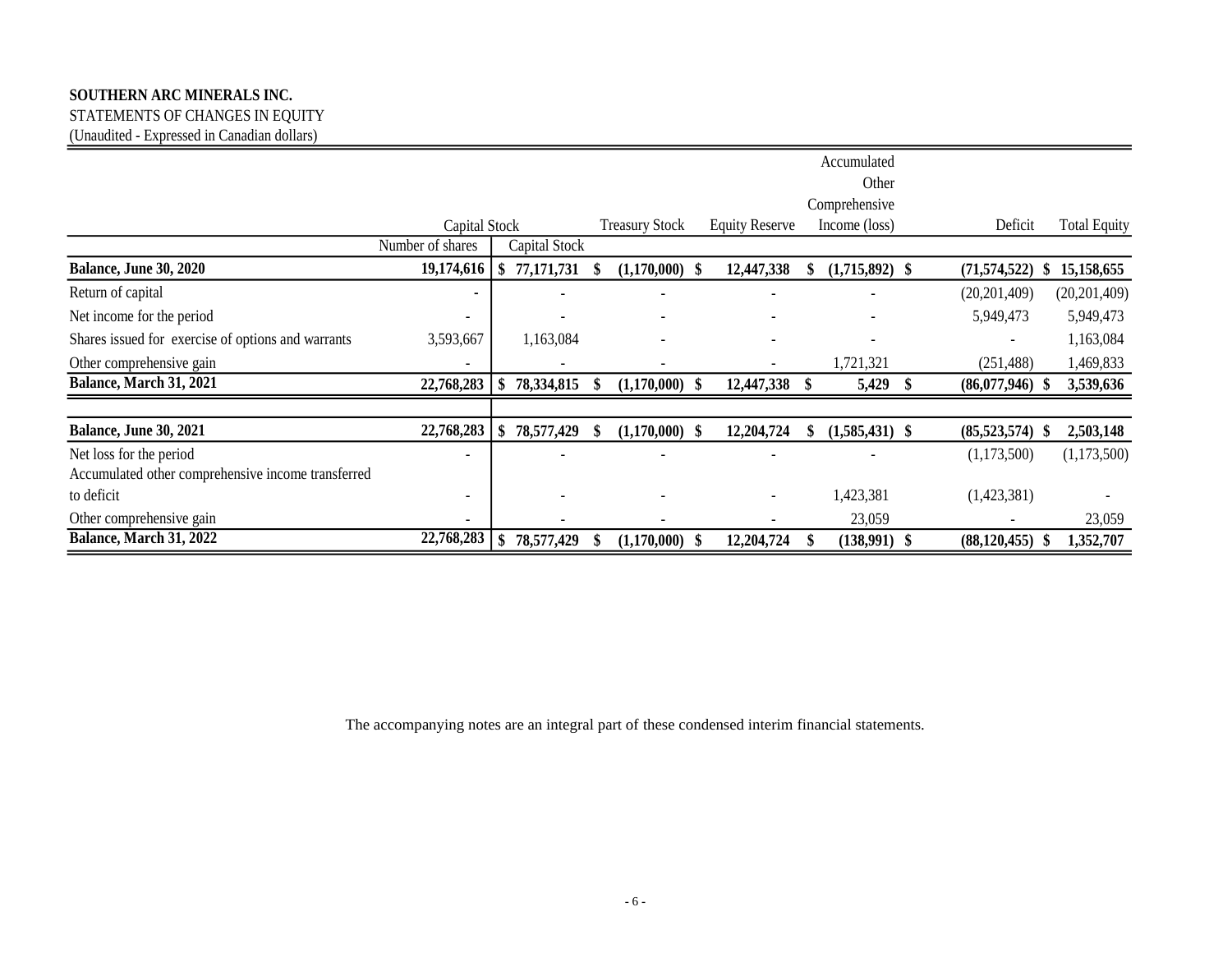## **1. NATURE OF OPERATIONS AND GOING CONCERN**

Southern Arc Minerals Inc. ("Southern Arc" or "the Company") was incorporated in British Columbia, Canada on August 19, 2004. The Company is a Canadian company focused on creating value through project generation and strategic investments in mineral resource companies with a focus on gold and copper-gold. The Company's head office is located at Suite 650 - 669 Howe Street, Vancouver, British Columbia, Canada, V6C 0B4.

֦

These condensed interim financial statements have been prepared on the basis of accounting principles applicable to a "going concern", which assumes that the Company will continue its operations for the foreseeable future and will be able to realize its assets and discharge its liabilities in the normal course of operations. The Company does not currently generate any revenues or have operations that generate cash flows. Accordingly, the Company relies on funding received from the sale of investments and financing received from the issuance of common shares or loans and borrowings to finance its strategic investment activities and general and administrative costs.

On October 16, 2020 (the "Distribution Date"), the Company distributed certain of its investment securities with a carrying value of \$13,345,231 to the shareholders of the Company. Subsequent to the distribution, the Company's business plan is to continue making strategic investments in resource companies with a focus on gold and coppergold. Based on current plans, the Company has sufficient cash to finance its general and administrative expenses and other current obligations for the twelve-month period. However, the Company will be required to obtaining additional financing in order to fund additional investments or exploration projects. While the Company has been successful at securing financing in the past, there can be no assurance that it will be able to do so in the future.

On March 11, 2020, the novel coronavirus outbreak ("COVID-19") outbreak was declared a pandemic by the World Health Organization. The situation is dynamic and the ultimate duration and magnitude of the impact on the economy and the Company's business are not known at this time. These impacts could include an impact on the Company's ability to obtain debt and equity financing to fund ongoing investing activities as well as the Company's ability to conduct business.

These material uncertainties may cast significant doubt upon the Company's ability to continue as a going concern. These financial statements do not give effect to adjustments that would be necessary to the carrying values and classification of assets and liabilities should the Company be unable to continue as a going concern.

### **2. SIGNIFICANT ACCOUNTING POLICIES**

### **Basis of presentation**

These condensed interim financial statements have been prepared in accordance with IFRS, as applicable to interim financial reports including IAS 34, "Interim Financial Reporting", and should be read in conjunction with the Company's annual financial statements for the year ended June 30, 2021, which have been prepared in accordance with IFRS.

These condensed interim financial statements were approved for issuance by the Company's Board of Directors on May 11, 2022.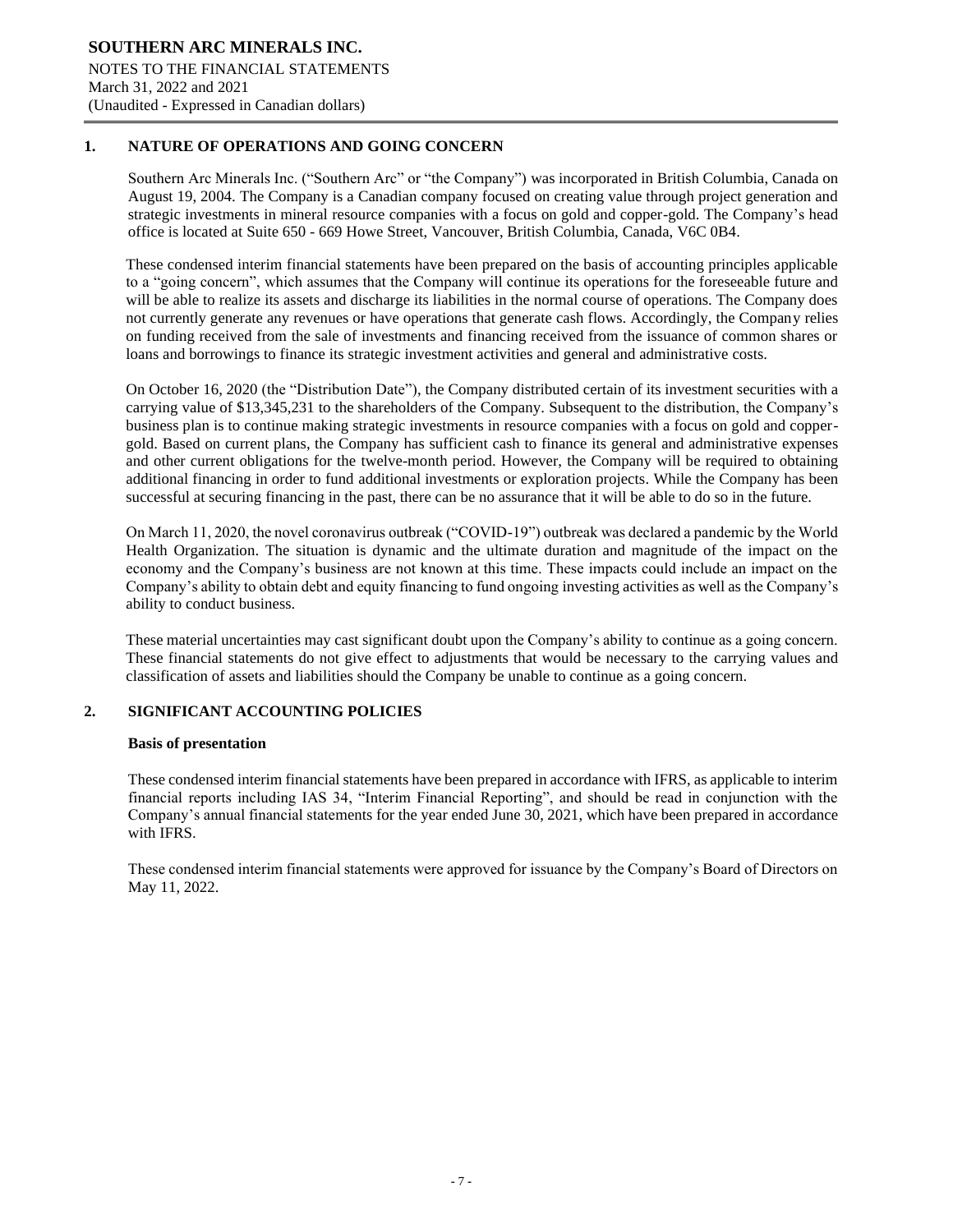## **2. SIGNIFICANT ACCOUNTING POLICIES (continued)**

#### **Significant accounting judgements and estimates**

The preparation of these financial statements requires management to make certain estimates, judgements and assumptions that affect the reported amounts of assets and liabilities at the date of the financial statements and reported amounts of expenses during the reporting period. Actual outcomes could differ from these estimates. These interim financial statements include estimates which, by their nature, are uncertain. Revisions to accounting estimates are recognized in the period in which the estimate is revised and future periods if the revision affects both current and future periods. These estimates are based on historical experience, current and future conditions and other factors, including expectations of future events that are believed to be reasonable under the current circumstances.

֦

#### *Critical accounting estimates*

Significant assumptions about the future and other sources of estimation uncertainty that management has made at the end of the reporting period, that could result in a material adjustment to the carrying amounts of assets and liabilities in the event that actual results differ from assumptions made, relate to, the valuation of investments in warrants which requires estimates of volatility and discount rates. These assumptions affect the fair value of these investments in warrants and the related unrealized gains (losses) on investments.

#### *Critical accounting judgements*

Critical accounting judgements are accounting policies that have been identified as being complex or involving subjective judgements or assessments. The Company's assessment of its ability to continue as a going concern requires judgements about whether sufficient financing will be obtained as required. See Note 1.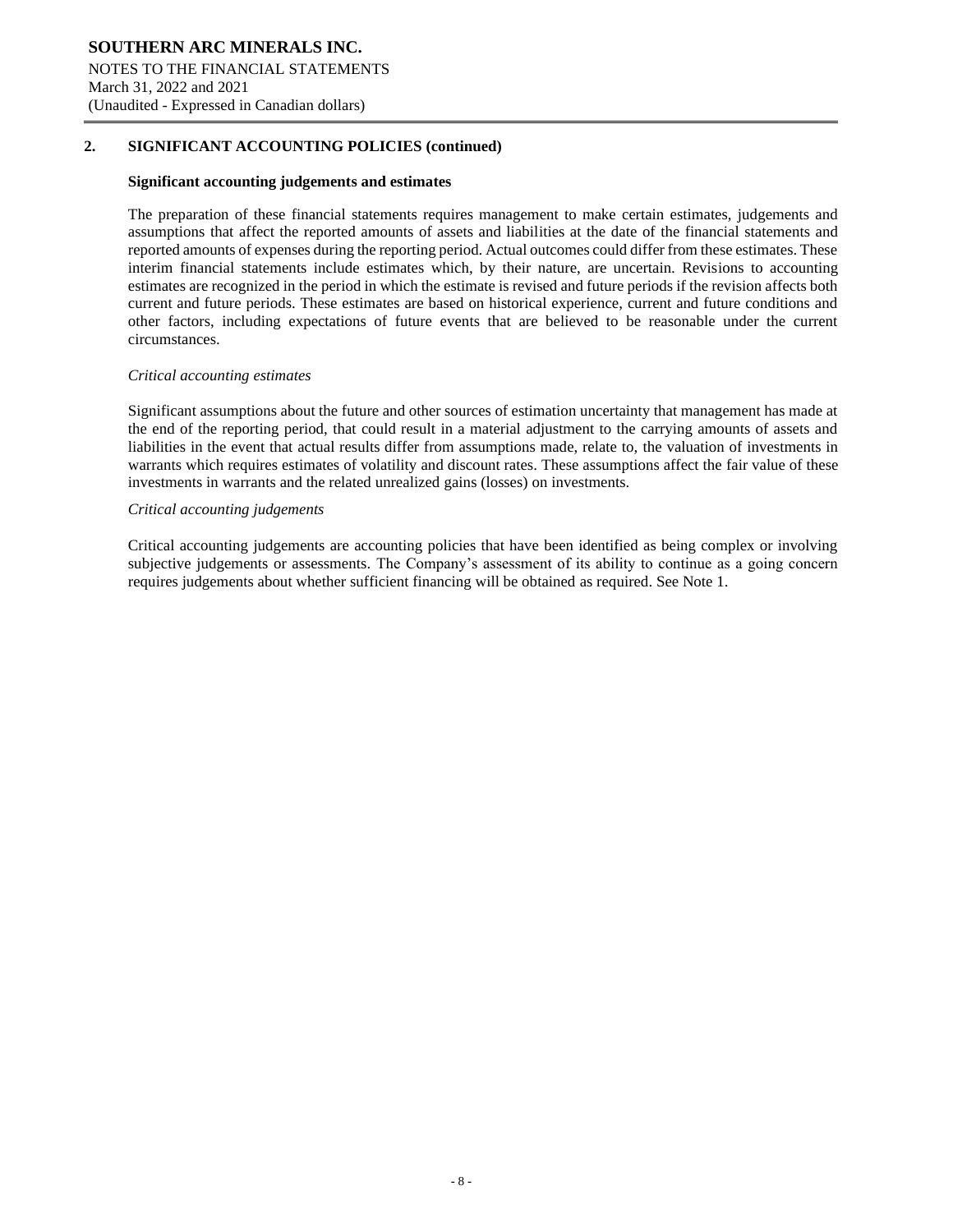## **3. INVESTMENTS**

The following table summarizes the Company's investments as at March 31, 2022 and June 30, 2021:

|                                               | <b>March 31, 2022</b>       |        |                   | June 30, 2021           |                   |
|-----------------------------------------------|-----------------------------|--------|-------------------|-------------------------|-------------------|
|                                               | <b>Number of securities</b> |        | <b>Fair Value</b> | Number of<br>securities | <b>Fair Value</b> |
| Investment in shares of Rise Gold Corp. (Note |                             |        |                   |                         |                   |
| 4a)                                           | 15,612 \$                   |        | 12,333            | 15,612 \$               | 11,709            |
| Investment in shares of PT Ancora Indonesia   |                             |        |                   |                         |                   |
| Resources Tbk. (Note 4b)                      |                             | $-$ \$ |                   | 77.560,000 \$           | 553,778           |
| Investment in shares of Adriatic Metals Plc.  |                             |        |                   |                         |                   |
| (Note4c)                                      | 9.481 \$                    |        | 22,550            | 134,803 \$              | 298,210           |
| Investment is shares of Japan Gold            | 228,511 \$                  |        | 63,983            | 228,511 \$              | 78,836            |
| Investment in warrants of Japan Gold Corp.    | 16.760,000 \$               |        | 152,435           | 17.584,100 \$           | 955,385           |
| <b>Total investments</b>                      |                             | \$     | 251,301           |                         | \$<br>1,897,918   |
| Classified as current                         |                             |        | (251,301)         |                         | (851,988)         |
| <b>Total non-current investments</b>          |                             | \$     |                   |                         | \$<br>1,045,930   |

֦

#### **a) Rise Gold Corp.**

On the Distribution Date, the Company completed the return of capital transaction and distributed 2,750,000 Rise Gold common shares to the Company's shareholders (note 5). As the Company held 130,000 of its own shares in treasury, it received 15,612 common shares of Rise Gold. As at March 31, 2022, the fair value of these shares was \$12,333 (June 30, 2021 – \$11,709).

#### **b) PT Ancora Indonesia Resources, Tbk.**

During the period ended March 31, 2022, the Company sold 77,560,000 shares in PT Ancora for proceeds of \$563,945.

#### **c) Adriatic Metals plc (formerly "Tethyan Resource Corp.")**

On October 7, 2020, Tethyan Resources Corp. ("Tethyan") completed a business combination with Adriatic Metals plc ("Adriatic") where Adriatic acquired all of the common shares of Tethyan by way of a court approved plan of arrangement. The Company received 0.166 of one ordinary share of Adriatic for each common share of Tethyan held or 1,664,668 shares. The Company also received 0.166 of one share purchase warrant of Adriatic for each share purchase warrant of Tethyan or 125,322 warrants.

On the Distribution Date, the Company completed the return of capital transaction and distributed 1,664,668 Adriatic common shares to the Company's shareholders (note 5). As the Company held 130,000 of its own shares in treasury, it received distribution of 9,481 ordinary shares of Adriatic Metals plc.

On June 28, 2021, the Company exercised 125,322 warrants of Adriatic to purchase 125,322 shares of Adriatic for a total of \$266,062.

On July 27, 2021, the Company sold 125,322 shares of Adriatic for net proceeds of \$302,783 and recognized a gain of \$36,721 directly in retained earnings.

As at March 31, 2022, the Company has 9,481 shares of Adriatic with a fair value of \$22,550.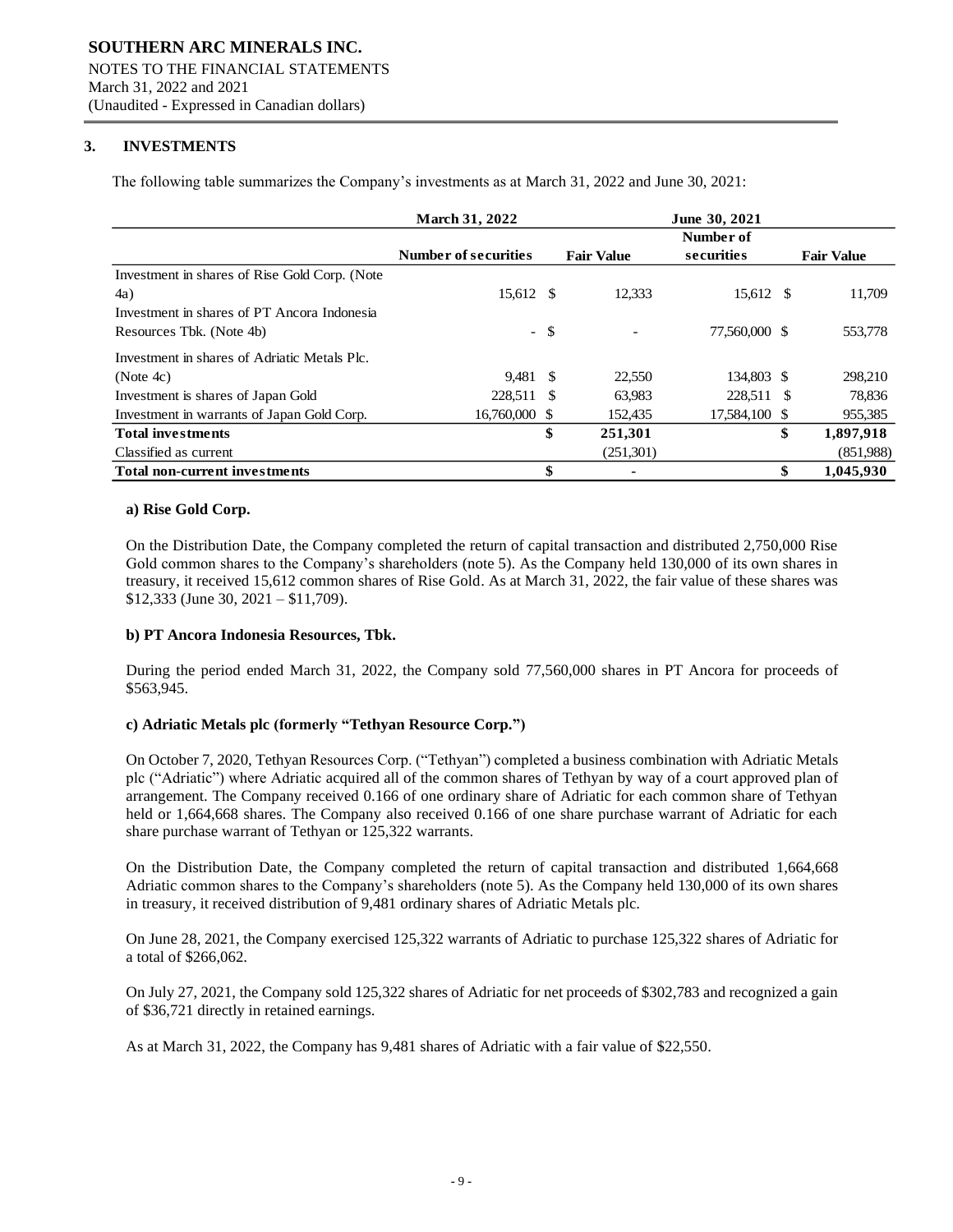### **3. INVESTMENTS (continued)**

#### **d) Japan Gold Corp.**

On the Distribution Date, the Company completed the return of capital transaction and distributed 40,250,000 Japan Gold common shares to the Company's shareholders (note 5). As the Company held 130,000 of its own shares in treasury, it received 228,511 common shares of Japan Gold. As at March 31, 2022, the fair value of these shares was \$63,983 (June 30, 2021 – \$78,836).

֦

As at March 31, 2022, the Company owns 16,760,000 warrants of Japan Gold which have a fair value of \$152,435 (June 30, 2021 – 17,584,100 warrants valued at \$955,385) and recorded an unrealized loss on these warrants of \$802,950 in net loss for the period ended March 31, 2022. The following assumptions were used to fair value these warrants:

|                                     | <b>March 31, 2022</b> |    | June 30, 2021 |
|-------------------------------------|-----------------------|----|---------------|
| Risk-free interest rate             | 1.96%                 |    | 0.43%         |
| Expected life of options (in years) | $0.10 - 0.36$         |    | $0.14 - 1.11$ |
| Annualized volatility               | 59%-67%               |    | 32%-55%       |
| Share price                         | \$<br>0.28            | S  | 0.36          |
| Exercise price                      | \$<br>0.40            | -S | $0.40 - 0.42$ |
| Forfeiture rate and dividend rate   | $0.00\%$              |    | $0.00\%$      |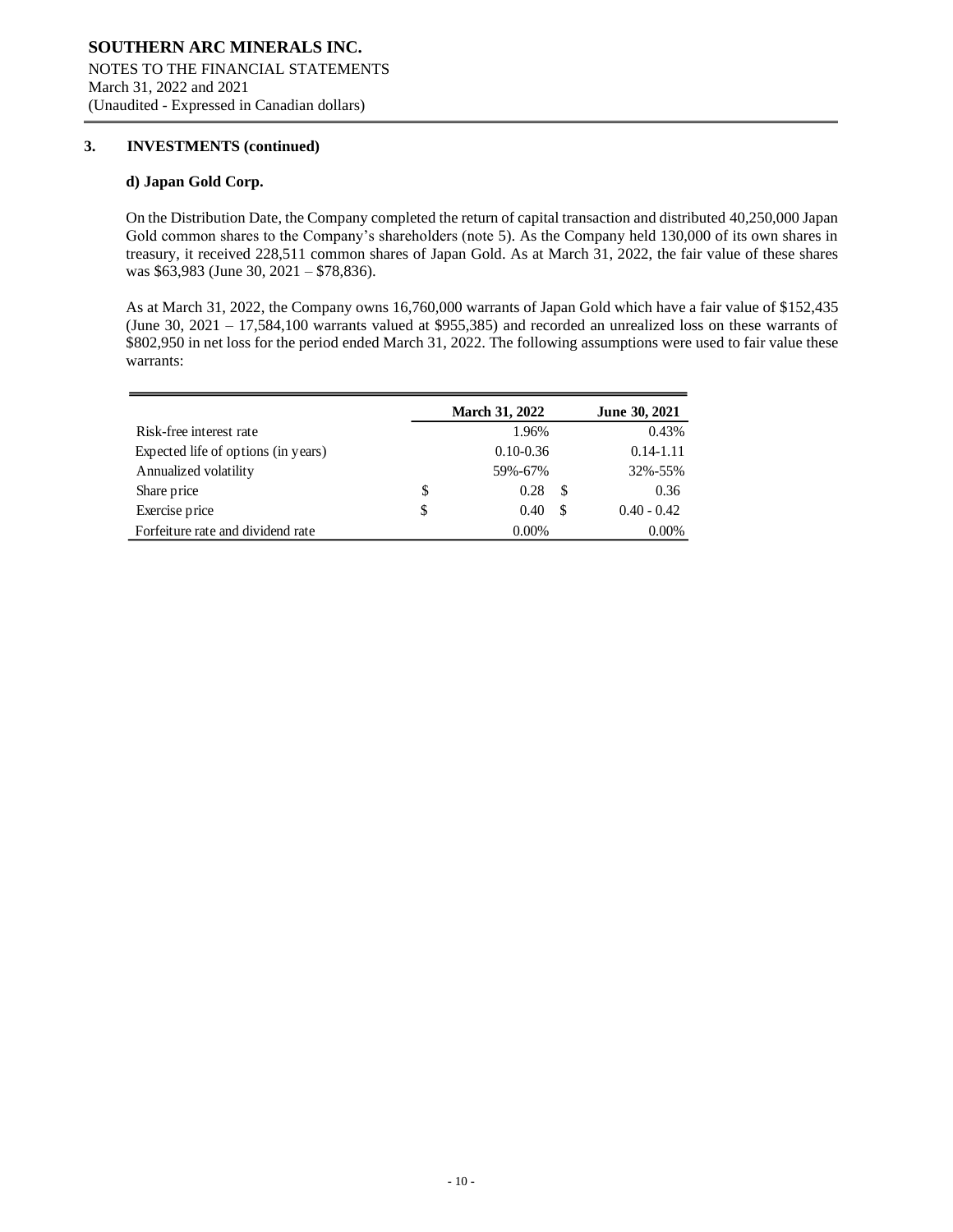## **4. FURNITURE AND EQUIPMENT**

|                                      | Leasehold |                                      |     |        |              |        |  |
|--------------------------------------|-----------|--------------------------------------|-----|--------|--------------|--------|--|
| Cost                                 |           | <b>Office furniture Improvements</b> |     |        |              | Total  |  |
| At June 30, 2021                     | \$        | 35,071                               | S   | 29,660 | \$           | 64,731 |  |
| Addition                             |           |                                      |     |        |              |        |  |
| At March 31, 2022                    | \$        | 35,071                               | \$  | 29,660 | $\mathbb{S}$ | 64,731 |  |
|                                      |           |                                      |     |        |              |        |  |
| <b>Accumulated depreciation</b>      |           |                                      |     |        |              |        |  |
| At June 30, 2019                     | \$        | 15,952                               | \$. | 29,660 | \$.          | 45,612 |  |
| Depreciation expenses                |           | 7,557                                |     |        |              | 7,557  |  |
| At June 30, 2020                     | \$        | 23,509                               | \$  | 29,660 | \$           | 53,169 |  |
| Depreciation expenses                |           | 7,319                                |     |        |              | 7,319  |  |
| At June 30, 2021                     | \$        | 30.828                               | \$  | 29,660 | $\mathbb{S}$ | 60,488 |  |
| Depreciation expenses                | \$        | 606                                  |     |        | \$           | 606    |  |
| At March 31, 2022                    | \$        | 31,434                               | \$  | 29,660 | \$           | 61,094 |  |
| Total carrying value, June 30, 2021  | \$        | 4,243                                | \$  | ۰      | \$           | 4,243  |  |
| Total carrying value, March 31, 2022 | \$        | 3,637                                | \$  |        | \$           | 3,637  |  |

֦

## **5. SHAREHOLDERS' EQUITY**

The Company's authorized share capital consists of an unlimited number of Class A common shares without par value. As at March 31, 2022, 22,898,283 (June 30, 2021 – 22,898,283) are issued of which 22,768,283 (June 30,  $2021 - 22,768,283$  are outstanding and 130,000 (June 30, 2021 – 130,000) are in treasury.

On the Distribution date, the Company completed a return of capital transaction (the "Transaction") by way of a court approved plan of arrangement under the Business Corporations Act (British Columbia). Pursuant to the plan of arrangement, the Company exchanged each of its outstanding common shares for one new Class A common share and one redeemable share of the Company. The Class A common shares have similar rights as the old common shares and continue to be listed on the TSX Venture Exchange. The redeemable shares were immediately redeemed in exchange for the distribution of the following securities to the shareholders of the Company on a pro-rata basis:

|                                      | # of<br>securities | <b>Carrying value</b><br>$-$ October 16,<br>2020 |
|--------------------------------------|--------------------|--------------------------------------------------|
| Common shares of Japan Gold Corp.    | 40,021,489         | \$ 7,264,003                                     |
| Common shares of Rise Gold Corp.     | 2,734,388          | 2,654,385                                        |
| Common shares of Adriatic Metals Plc | 1,655,187          | 3,426,843                                        |
|                                      |                    | \$13,345,231                                     |

The distribution was recognized at the fair value of the assets distributed of \$20,088,749 resulting in a gain on distribution of \$6,743,518 which was recognized in net income during the year ended June 30, 2021. The fair value of the shares distributed was based on the quoted market value of those shares, a level one input.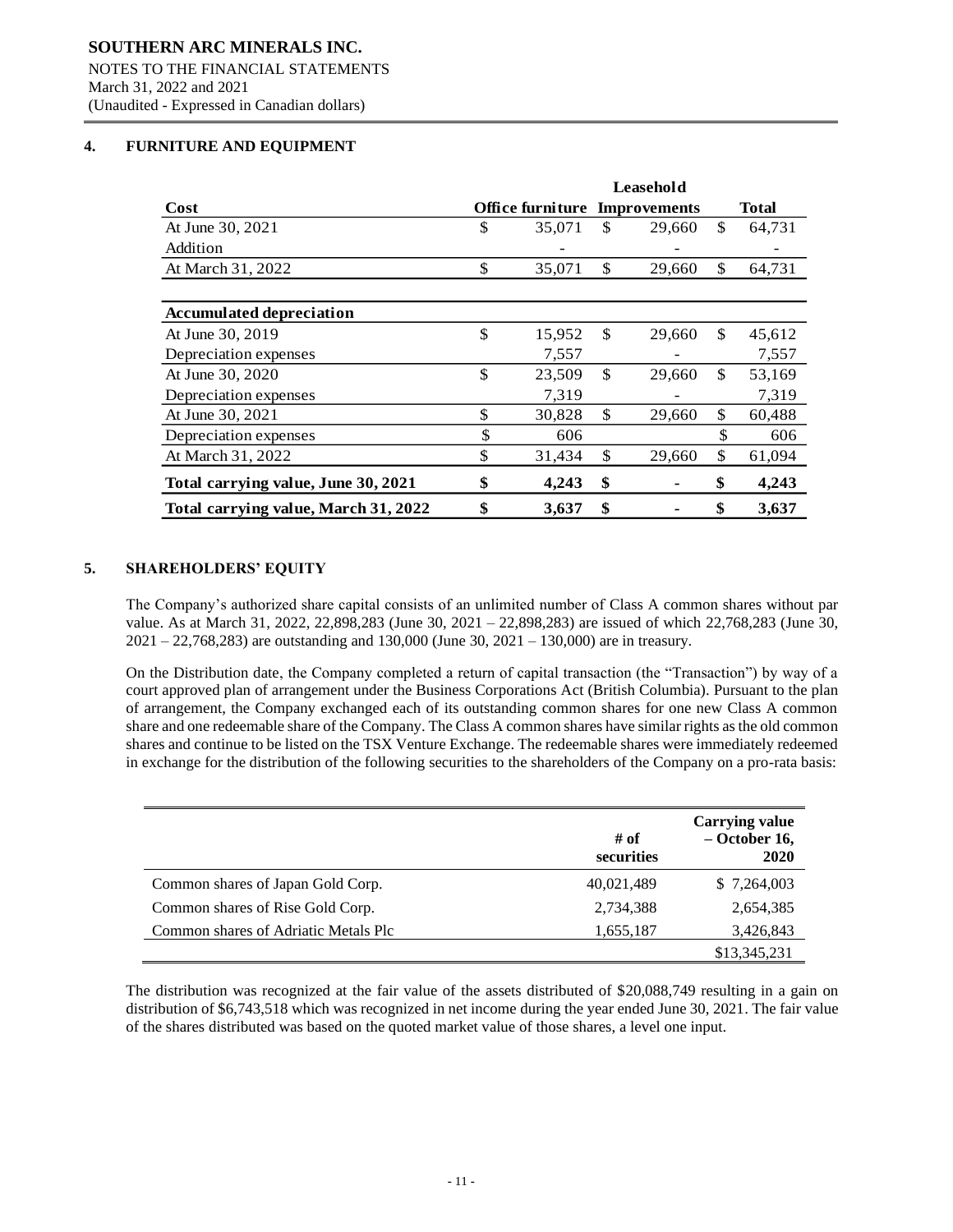## **5. SHAREHOLDERS' EQUITY (continued)**

#### **Earnings per share**

Basic income per share is the net income (loss) available to common shareholders divided by the weighted average number of common shares outstanding during the year. Diluted net earnings (loss) per share adjusts basic net income per share for the effects of potential dilutive common shares.

֦

The calculations of diluted weighted average number of shares outstanding as at March 31, 2022 and March 31, 2021 are as follows:

|                                                       | <b>March 31, 2022</b> | <b>March 31, 2021</b> |
|-------------------------------------------------------|-----------------------|-----------------------|
| Basic weighted average number shares outstanding      | 22,768,283            | 18,928,779            |
| Dilutive securities:                                  |                       |                       |
| <b>Options</b>                                        |                       |                       |
| Warrants                                              |                       |                       |
| Diluted weighted average number of shares outstanding | 22,768,283            | 18,928,779            |

#### **Share options**

The Company grants share options in accordance with its share option plan and the policies of the TSX Venture Exchange. The number of shares reserved for issuance under the plan shall not exceed 10% of the issued and outstanding common shares of the Company. The terms of the option, including the vesting terms and the option price, are fixed by the directors at the time of grant subject to the price not being less than the market price of the Company's shares on the date of grant. The share options granted are exercisable for a period of up to ten years, as determined by the board of directors at the time of grant. A summary of the Company's outstanding share options granted is presented in the following table.

|                                                 | Number<br>of Options   | Weighted Average | <b>Exercise Price</b> |
|-------------------------------------------------|------------------------|------------------|-----------------------|
| Outstanding at June 30, 2019<br>Exercised       | 1,436,000<br>(300,000) | S                | 0.33<br>0.33          |
| Outstanding at June 30, 2020                    | 1,136,000              | ¢<br>J           | 0.33                  |
| Exercised                                       | (1,012,000)            |                  | 0.33                  |
| Cancelled                                       | (24,000)               |                  | 0.33                  |
| Expired                                         | (100,000)              |                  | 0.33                  |
| Outstanding at June 30, 2021 and March 31, 2022 |                        |                  |                       |

During the year ended June 30, 2021, 1,012,000 were exercised for total proceeds of \$336,950 to the Company. Out of the options exercised, 755,000 options were exercised by related parties. As at March 31, 2022, no share options remain outstanding.

#### **Share purchase warrants**

During the year ended June 30, 2021, 2,581,667 warrants with an exercise price of \$0.32 were exercised for proceeds of \$826,134. As at March 31, 2022, no warrants remain outstanding.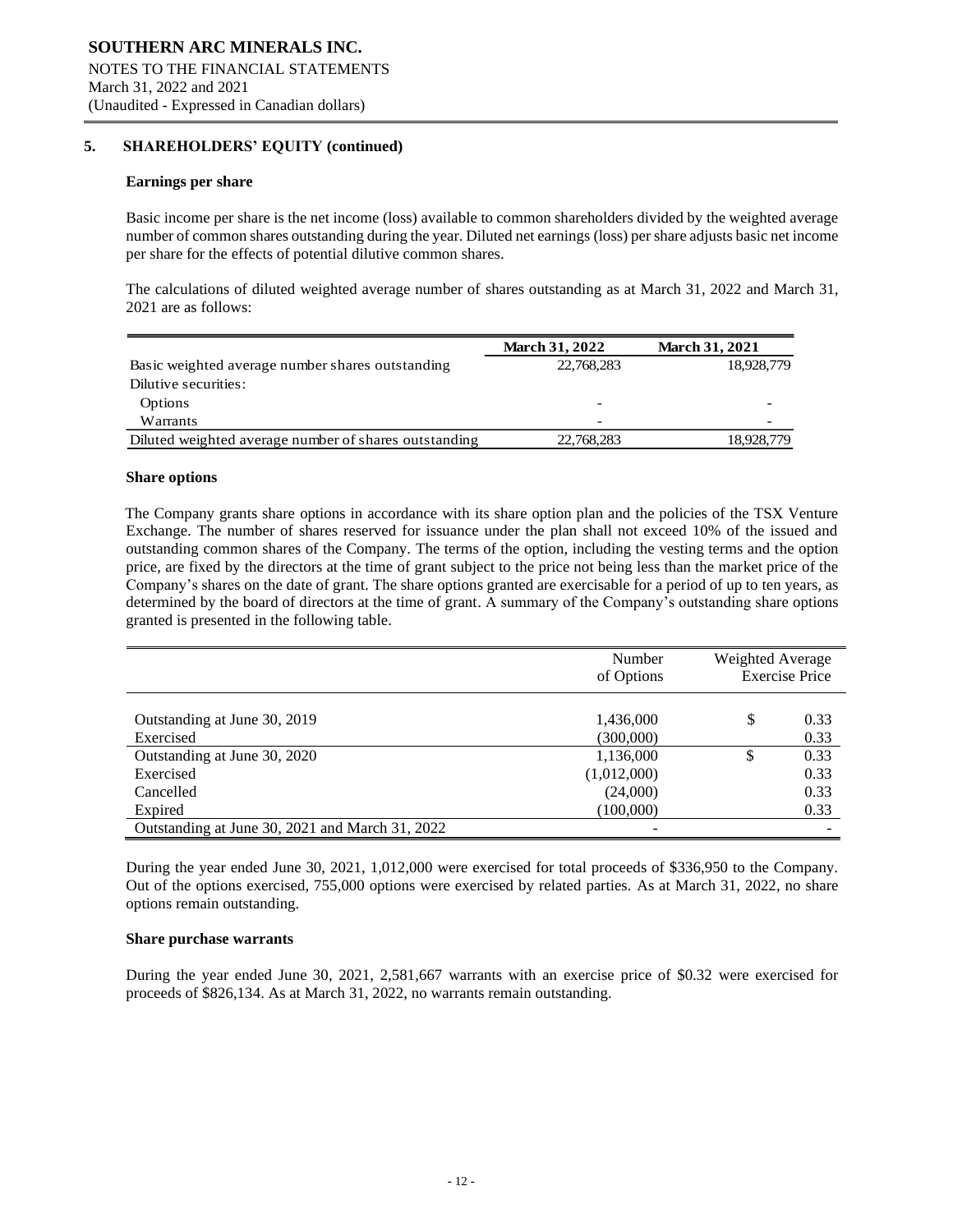#### **6. RELATED PARTY TRANSACTIONS**

#### **Key management and personnel compensation**

Key management personnel include the directors and officers of the Company.

Key management compensation during the three and nine-month period ended March 31, 2022, consisted of management fees of \$60,000 (2021 - \$60,000) and \$180,000 (2021 - \$220,000) respectively which was paid to two private companies controlled by the Chief Executive Officer and Chairman of the Company. Management fees include administrative, finance, accounting, investor relations and consulting services.

֦

The Company also reimbursed a private company controlled by the Chief Executive Officer and Chairman of the Company during the three and nine-month period ended March 31, 2022 of \$7,500 (2021 - \$Nil) and \$22,500 (2021 - \$Nil) respectively in occupancy costs.

The above transactions are recorded at the consideration established and agreed to by the related parties.

#### **7. SEGMENTED INFORMATION**

The Company conducts its business as a single operating segment focused on the acquisition and exploration of resource properties and investments. As at March 31, 2022 and June 30, 2021, all of the Company's assets and liabilities and income are in Canada.

### **8. FINANCIAL INSTRUMENTS**

The nature of the Company's operations exposes the Company to credit risk, liquidity risk and market risk, which may have a material effect on cash flows, operations and comprehensive income.

The Company's risk management policies are established to identify and analyze the risks faced by the Company, to set appropriate risk limits and to monitor market conditions and the Company's activities. The Board of Directors has overall responsibility for the establishment and oversight of the Company's risk management framework and policies.

*Credit risk* is the risk of loss associated with a counterparty's inability to fulfill its payment obligations. The Company currently does not have any significant credit risk.

*Liquidity risk* is the risk that the Company is not able to meet its financial obligations as they fall due. All of the Company's financial liabilities are classified as current and are anticipated to mature within the next fiscal year. The Company's approach to managing liquidity risk is to ensure that it will have sufficient liquidity to meet liabilities when due. See also Note 1.

*Market risk* is the risk of loss that may arise from changes in market factors such as interest rates, foreign exchange rates, and commodity and equity prices. The Company is exposed to interest rate risk to the extent that the cash maintained at the financial institutions is subject to a floating rate of interest. The interest rate risk on the Company's cash is minimal. The Company is not currently exposed to material foreign currency risk. The quoted market price of Japan Gold, Rise Gold and Adriatic shares are subject to fluctuations and this impacts other comprehensive income. A 1% change (plus or minus) in the price of these shares would change the fair value of the common shares and other comprehensive income by approximately \$989. A 1% change (plus or minus) in the market price used in the valuation of the Company's investment in warrants would change the fair value of the warrants and net income by \$8,612.